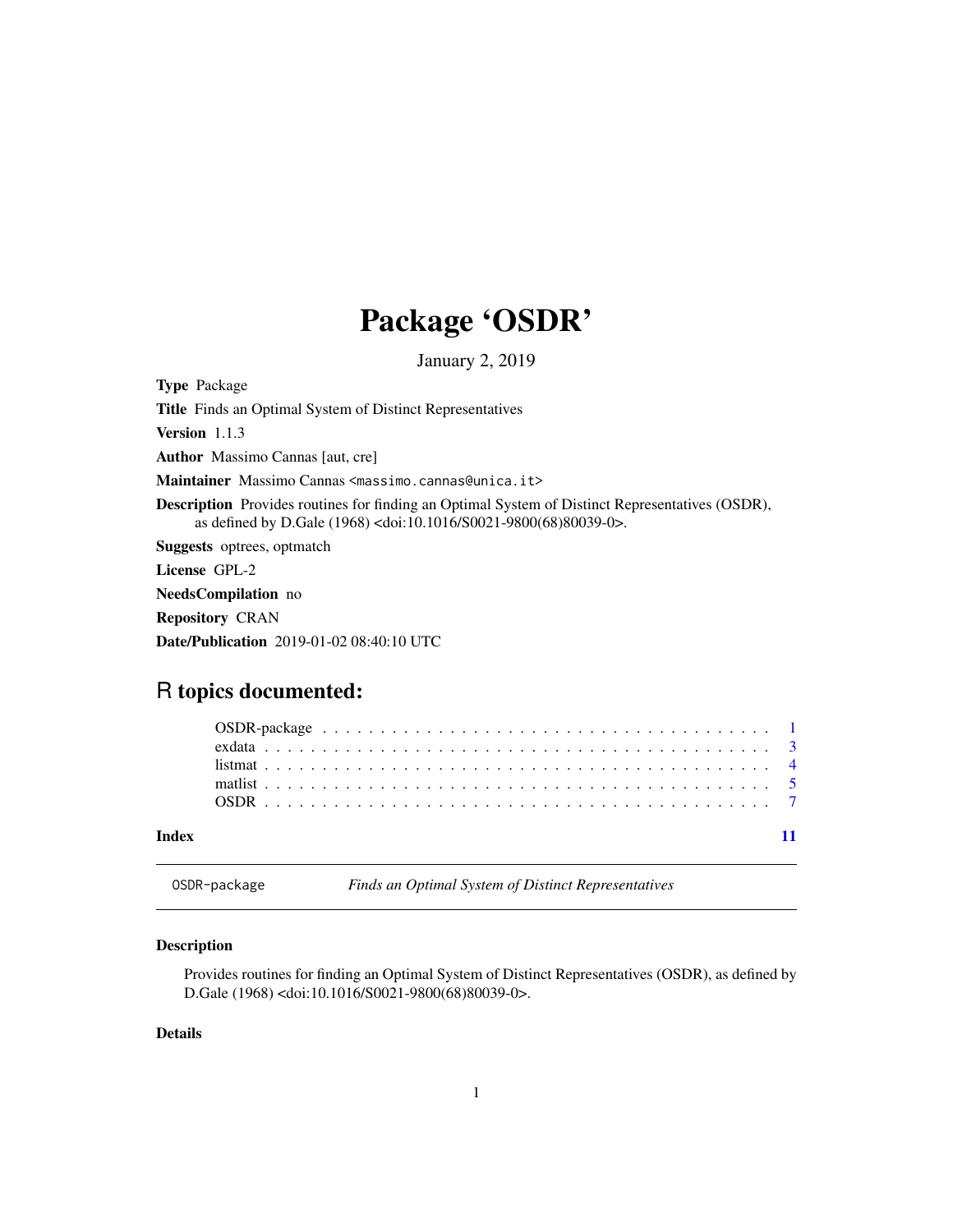<span id="page-1-0"></span>

| Package:       | OSDR                                                                                                          |
|----------------|---------------------------------------------------------------------------------------------------------------|
| Type:          | Package                                                                                                       |
| Title:         | Finds an Optimal System of Distinct Representatives                                                           |
| Version:       | 1.1.3                                                                                                         |
| Authors $@R$ : | person("Massimo", "Cannas", role = $c("aut", "cre")$ , email = "massimo.cannas@unica.it")                     |
| Author:        | Massimo Cannas [aut. cre]                                                                                     |
| Maintainer:    | Massimo Cannas $\langle$ massimo.cannas@unica.it>                                                             |
| Description:   | Provides routines for finding an Optimal System of Distinct Representatives (OSDR), as defined by D.Gale (19) |
| Suggests:      | optrees, optmatch                                                                                             |
| License:       | $GPL-2$                                                                                                       |
|                |                                                                                                               |

Index of help topics:

| Finds an Optimal System of Distinct       |
|-------------------------------------------|
| Representatives from a family of subsets. |
| Finds an Optimal System of Distinct       |
| Representatives                           |
| Executive dataset (subset of)             |
| From cost matrix to list of feasible      |
| assignments.                              |
| From list of feasible assignments to cost |
| matrix.                                   |
|                                           |

The aim of this small package is to provide a function solving the assignment problem on an *ordered* set. This matching problem can be viewed in two ways. First, as the original ordered assignment problem, where a set of jobs, ordered by importance, must be filled by suitable applicants in the best possible way. Second, as an ordered matching problem where treated unit should be matched in order of importance with suitable controls. Suitability can be obtained by a "caliper": units within the caliper having zero matching cost and units outside the caliper having infinity cost. The main function OSDR exploits an algorithm suggested by I.Anderson to find an *order optimal* matching, as defined by D.Gale (see [OSDR](#page-6-1) for details). The package includes some utilities and examples (both combinatorial and statistically oriented) to illustrate the use of OSDR.

#### Author(s)

Massimo Cannas [aut, cre]

Maintainer: Massimo Cannas <massimo.cannas@unica.it>

#### References

Gale, D. (1968) Optimal matching in an ordered set: an application of matroid theory. *Journal of Combinatorial Theory 4, pp. 176-180*.

Anderson, I. (1989) A first course in Combinatorial Mathematics. *Oxford University Press*.

Rosenbaum, P. R. (1989). Optimal matching for observational studies. *Journal of the American Statistical Association 84(408): pp. 1024-1032*.

Cannas, M. Order optimal matching for statistical application: a gender gap case study (soon available on *arXiv*).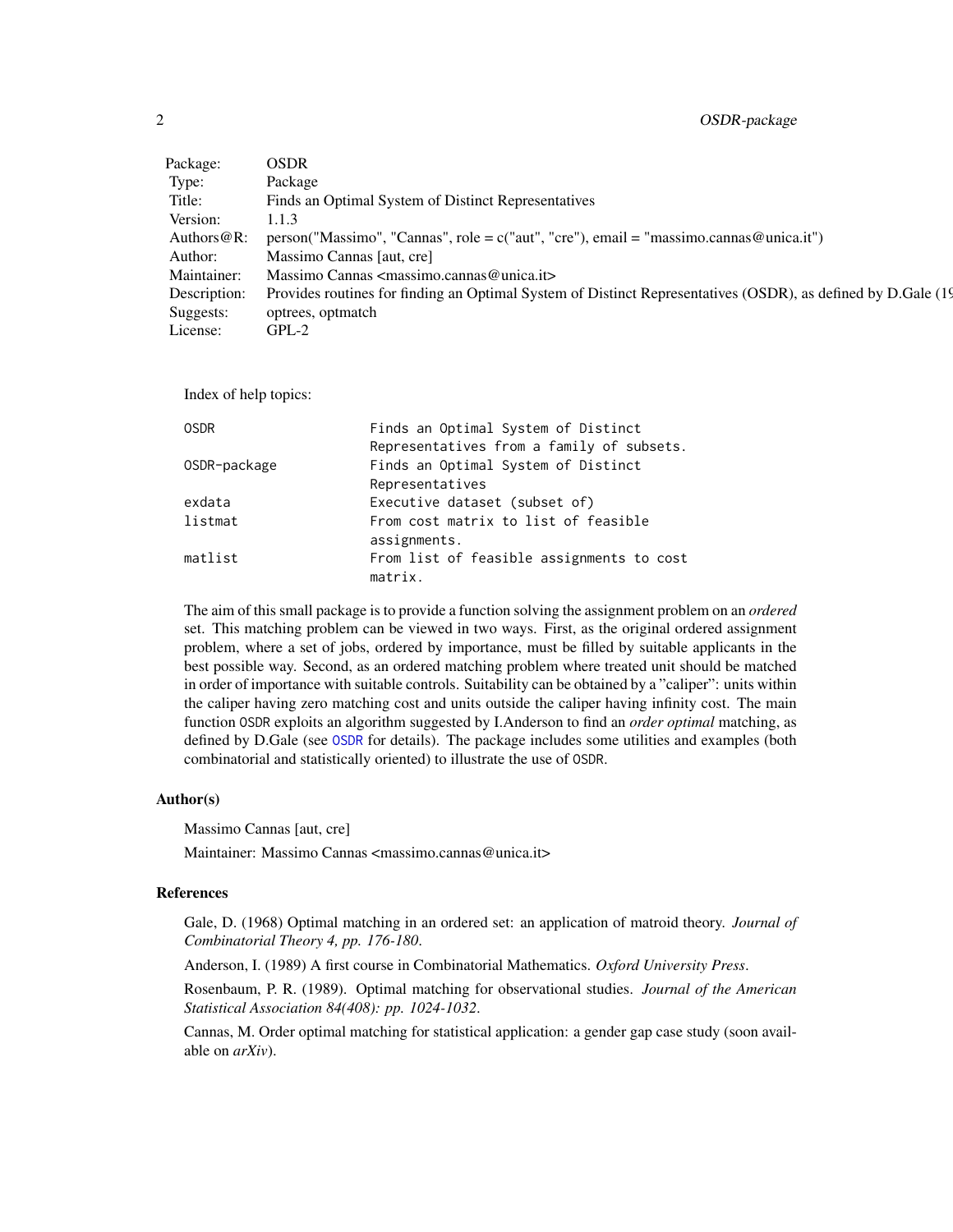#### <span id="page-2-0"></span>exdata 3

## See Also

Routines for classic combinatorial optimization problems are available on R via the **[optrees](#page-0-1)** package and the **[maxmatching](#page-0-1)** package. A package for statistically oriented optimal matching is the [optmatch](#page-0-1) package which can be used in observational studies to find a minimum covariate distance matching of control to treated units prior to outcome analysis (Rosenbaum).

#### Examples

#See OSDR help for the examples.

exdata *Executive dataset (subset of)*

#### Description

Contains executives data for an italian firm operating in the energy sector (year 2015). The complete dataset contains 302 rows (10 firms) and 180 columns (it will be released in next package version).

#### Usage

data("exdata")

#### Format

A data frame with 28 observations on the following 8 variables.

firm a character vector

position a numeric vector

education a numeric vector

year\_born a numeric vector

contract a numeric vector

part\_fulltime a numeric vector

seniority a numeric vector

sex a numeric vector

#### Details

position is coded:  $4 = top$  manager,  $3 = medium/first$  line manager,  $2 = supervisor$ sex is coded:  $0 = M$ ,  $1 = F$ education is coded: Post-graduate = 5, Graduate = 4, High school =  $3$ contract type is coded: fixed term = 4; permanent =  $3$ seniority is measured by number of years in the current position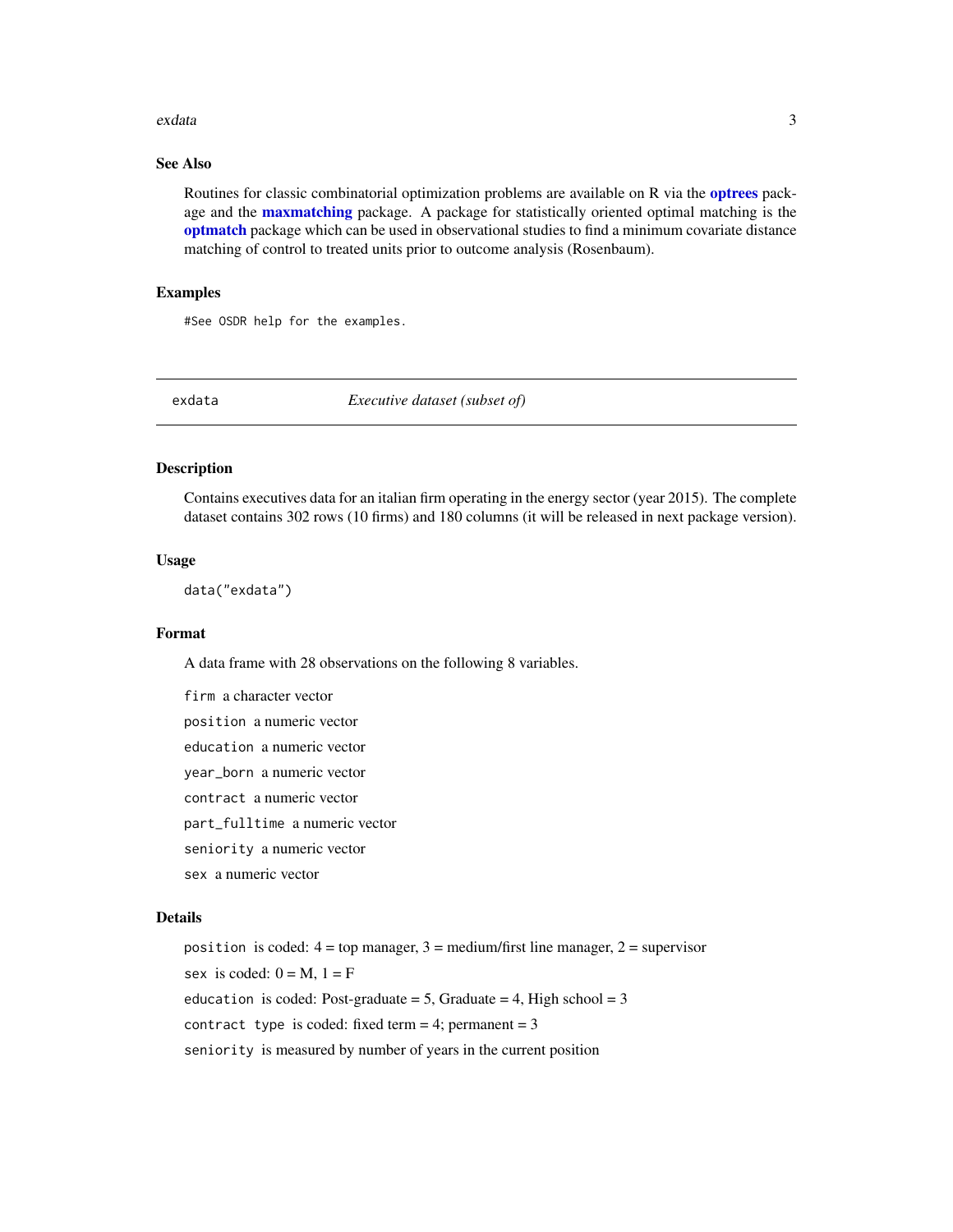<span id="page-3-0"></span>**4** listmative control of the control of the control of the control of the control of the control of the control of the control of the control of the control of the control of the control of the control of the control of t

#### References

Cannas, M. Order optimal matching for statistical application: a gender gap case study (soon available on *arXiv*).

## Examples

# load executive data data(exdata)

# case study: matched samples for comparing women and men executives

table(exdata\$sex) table(exdata\$position,exdata\$sex) # There are more women and more in apical position.

# A complete matching is not possible for several choices of the caliper. # Gap differences tend to be higher for higher ranks

# e.g. Lynn and Thompson(1997), Above the glass ceiling? A comparison of # matched Samples of Men and Women Executives. J. of Appl. Psych. 82(3)

# so we would give higher matching priority to women in higher position.

# We can use OSDR to find a minimum cost matching

# performing matching by decreasing hierarchical position.

# An illustrative example is shown in the help page of the OSDR function.

<span id="page-3-1"></span>listmat *From cost matrix to list of feasible assignments.*

## Description

Transforms the cost matrix of the assignment problem in the corresponding list of suitable applicants for each job.

#### Usage

listmat(x)

#### Arguments

x A cost matrix where entry  $(i, j)$  is the cost of assigning job *i* to applicant *j*.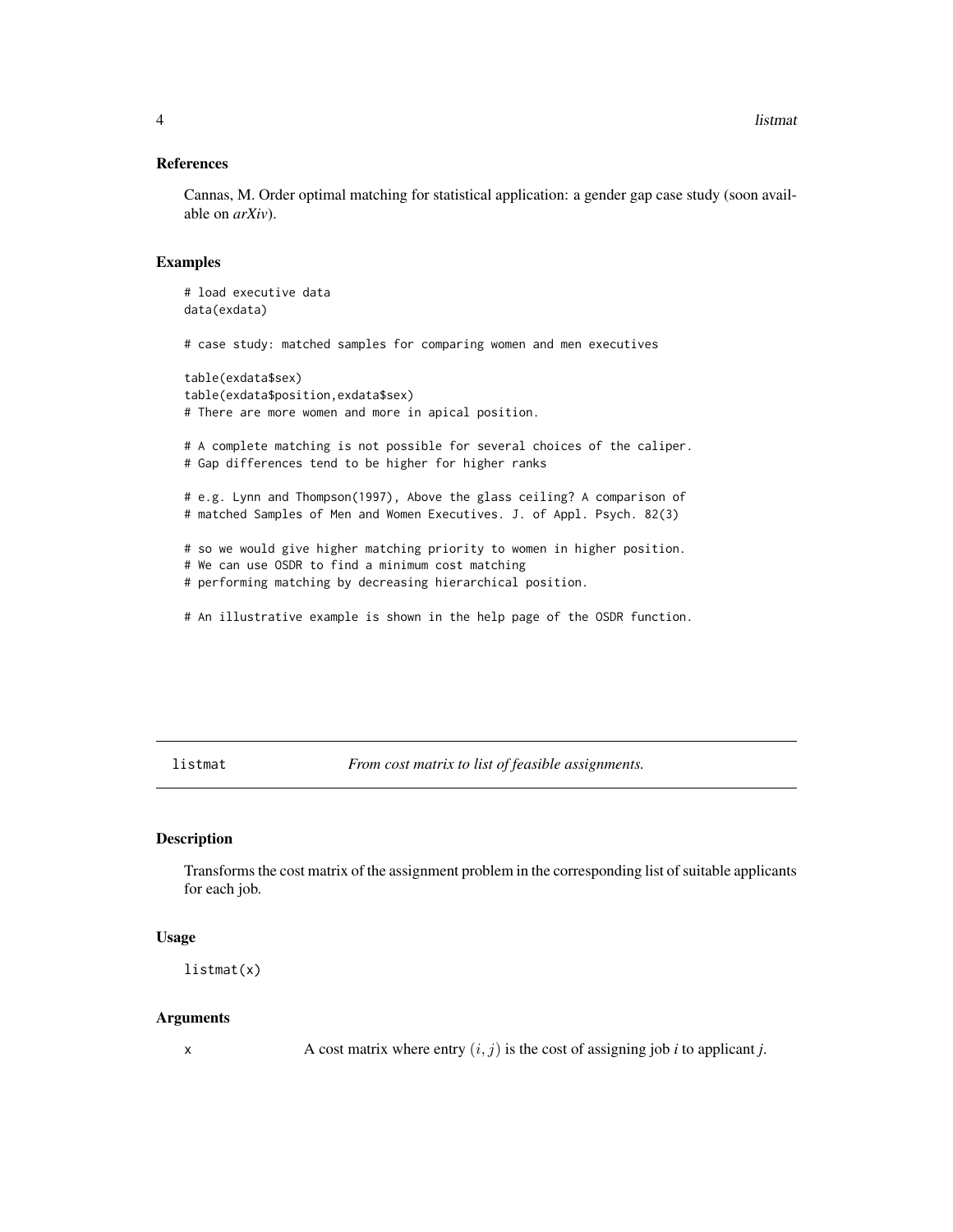#### <span id="page-4-0"></span>matlist 5

## Details

In statistical matching problems the input is usually the cost matrix while in assignment problems is the list of assignable elements. Functions matlist and listmat go back and forth these two representations of the input.

## Value

A list of suitable applicants. The  $i<sup>th</sup>$  element of the list contains the suitable applicants for job *i*. These are all applicants with *finite* assignment cost. Note that if the cost matrix contains finite non zero values there is a loss of information in the transformation.

#### Author(s)

Massimo Cannas <massimo.cannas@unica.it>

#### See Also

See [matlist](#page-4-1), the reverse function.

## Examples

```
# a list of feasible applicants for five jobs
M1<-c("A","B","C")
M2<-c("A","C")
M3<-c("B")
M4<-c("A","C")
M5<-c("A","D")
M <-list(M1,M2,M3,M4,M5)
M
# list --> cost matrix
m <- listmat(M)
# cost matrix --> list
1 <- matlist(m)
```
<span id="page-4-1"></span>matlist *From list of feasible assignments to cost matrix.*

#### Description

Transforms the list of suitable applicants into the equivalent cost matrix.

#### Usage

matlist(x)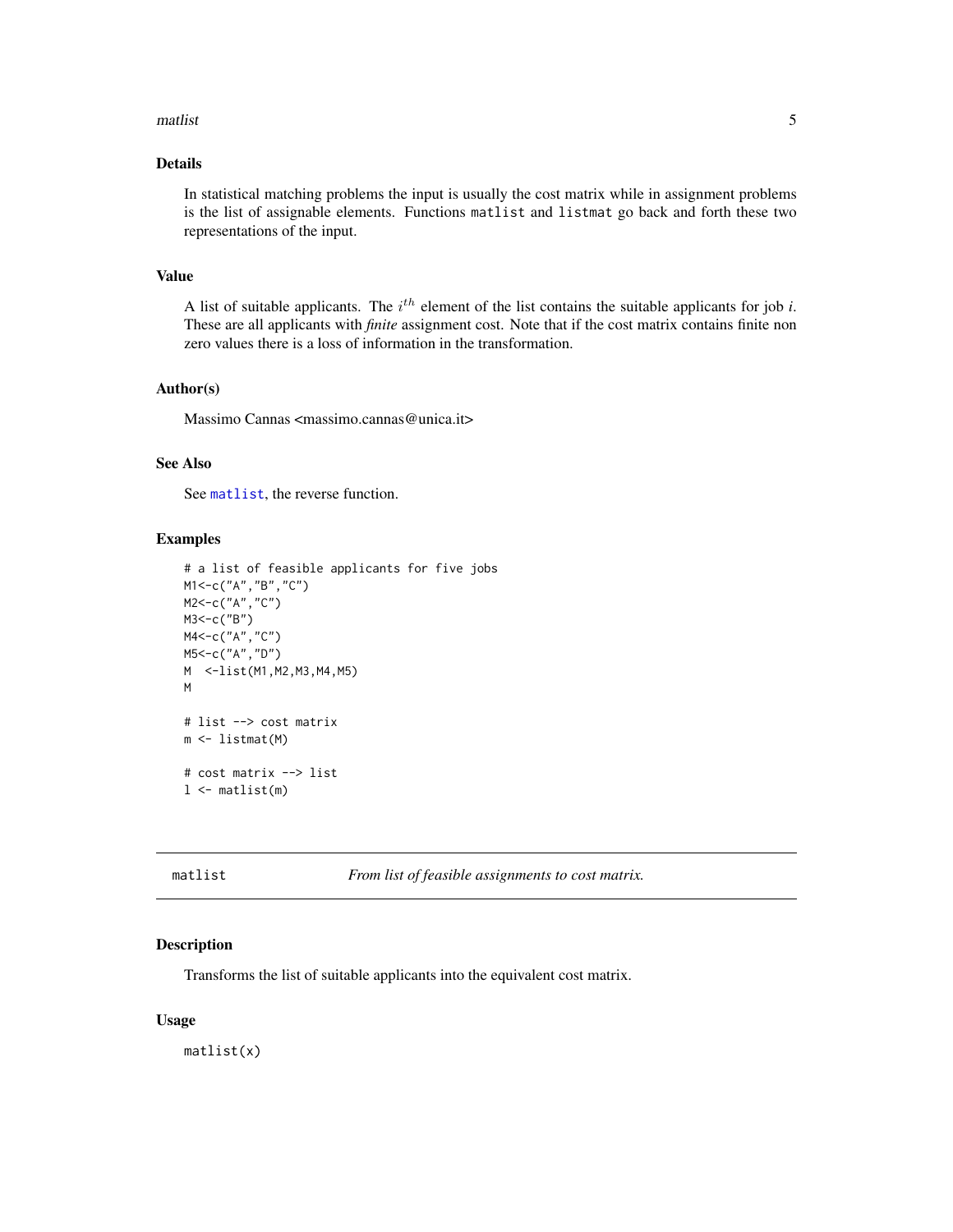#### <span id="page-5-0"></span>Arguments

x An ordered list of applicants for a set of jobs. The  $i^{th}$  element of the list contains applicants suitable for job *i*. Equivalently, an ordered list of controls where the  $i^{th}$  element of the list contains controls matchable with the  $i^{th}$  treated unit.

## Details

In statistical matching problems the input is usually the cost matrix while in assignment problems is the list of assignable elements. Functions matlist and listmat go back and forth these two representations of the input.

#### Value

The cost matrix of the assignment problem. The  $(i, j)$  entry of the matrix is zero if the  $j<sup>th</sup>$  applicant is assignable to the  $i^{th}$  job and  $\infty$  otherwise. Equivalently, the  $(i, j)$  entry of the matrix is zero if the  $j^{th}$  control unit can be matched to the  $i^{th}$  treated unit and  $\infty$  otherwise.

#### Author(s)

Massimo Cannas <massimo.cannas@unica.it>

## See Also

See also the reverse function [listmat](#page-3-1).

#### Examples

```
# a list of feasible applicants for five jobs
M1<-c("A","B","C")
M2<-c("A","C")
M3<-c("B")
M4<-c("A","C")
M5<-c("A","D")
M <-list(M1,M2,M3,M4,M5)
M
# the corresponding cost matrix
m<-listmat(M)
# back to the list
```
l<-matlist(m)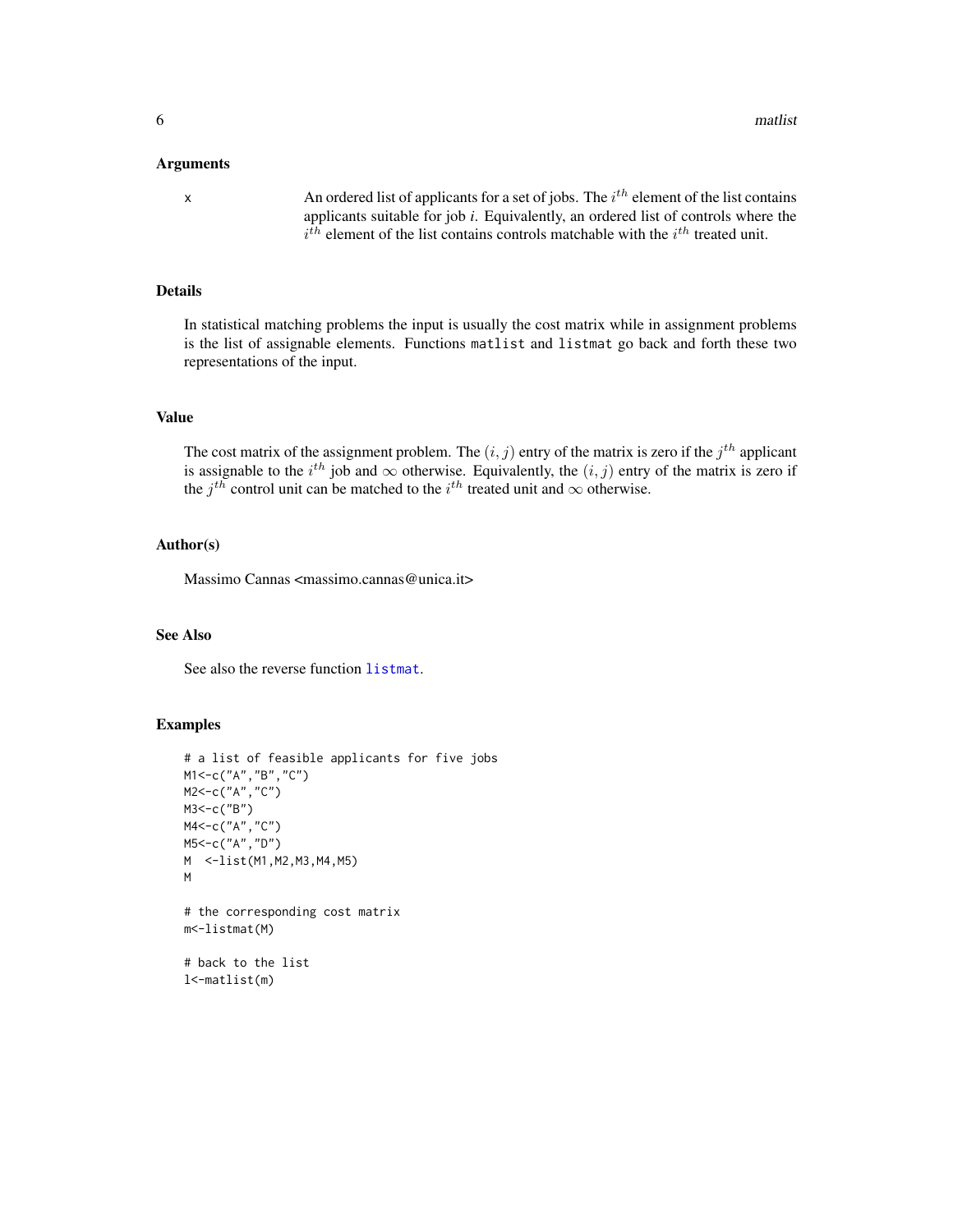<span id="page-6-1"></span><span id="page-6-0"></span>OSDR *Finds an Optimal System of Distinct Representatives from a family of subsets.*

#### Description

The function finds an Optimal Set of Distinct Representatives (OSDR) from an ordered family of subsets. Optimality is order-wise in the sense specified by Gale: any other SDR cannot be larger and its elements cannot be chosen from more important sets (see details).

#### Usage

OSDR(M)

#### Arguments

M An ordered family of subsets. In assignment problems the list specifying the feasible applicants for each job. In matching problems the list specifying the controls matchable with each treated unit. The list is assumed *ordered* by decreasing assignment/matching priority.

#### Details

Consider a set of jobs and a set of suitable applicants for each job. It was shown by D.Gale that there exists an *optimally assignable* subset of the jobs in the sense that if  $a_1, \ldots, a_k$  is optimal and  $b_1, \ldots, b_h$  is another assignable set of jobs then: a)  $k \geq h$  and b)  $a_i \leq b_i$  for all i. The latter means that job  $a_i$  has as higher a priority as job  $b_i$ . From a graph perspective, if J is the set of jobs and A is the set of applicants the OSDR is an *order wise* maximum size matching of the bipartite graph with vertex set  $JunionA$ .

Function OSDR finds the optimal matching using an algorithmic proof of Hall's theorem due to logician D.J. Shoesmith. The algorithm assigns greedily until possible and correct backward when necessary. A message is given when a correction is attempted (when it fails another message warns that Hall's condition is not satisfied).

#### Value

A list containing three elements: the OSDR (a zero in position *i* indicates impossibility of assigning job *i*), the index of optimally assignable jobs and the index of unassignable jobs. If the latter is not empty M does not meet Hall's condition, i.e., a complete SDR is not possible.

#### Note

In statistical matching problems the sets  $J$  and  $A$  are the sets of treated and control units and it is usually required to find the minimum covariate distance matching of treated versus control units. When a complete matching does not exist it can be convenient to find either an order optimal matching or a minimum cost matching on the OSDR subset (see the gender gap example).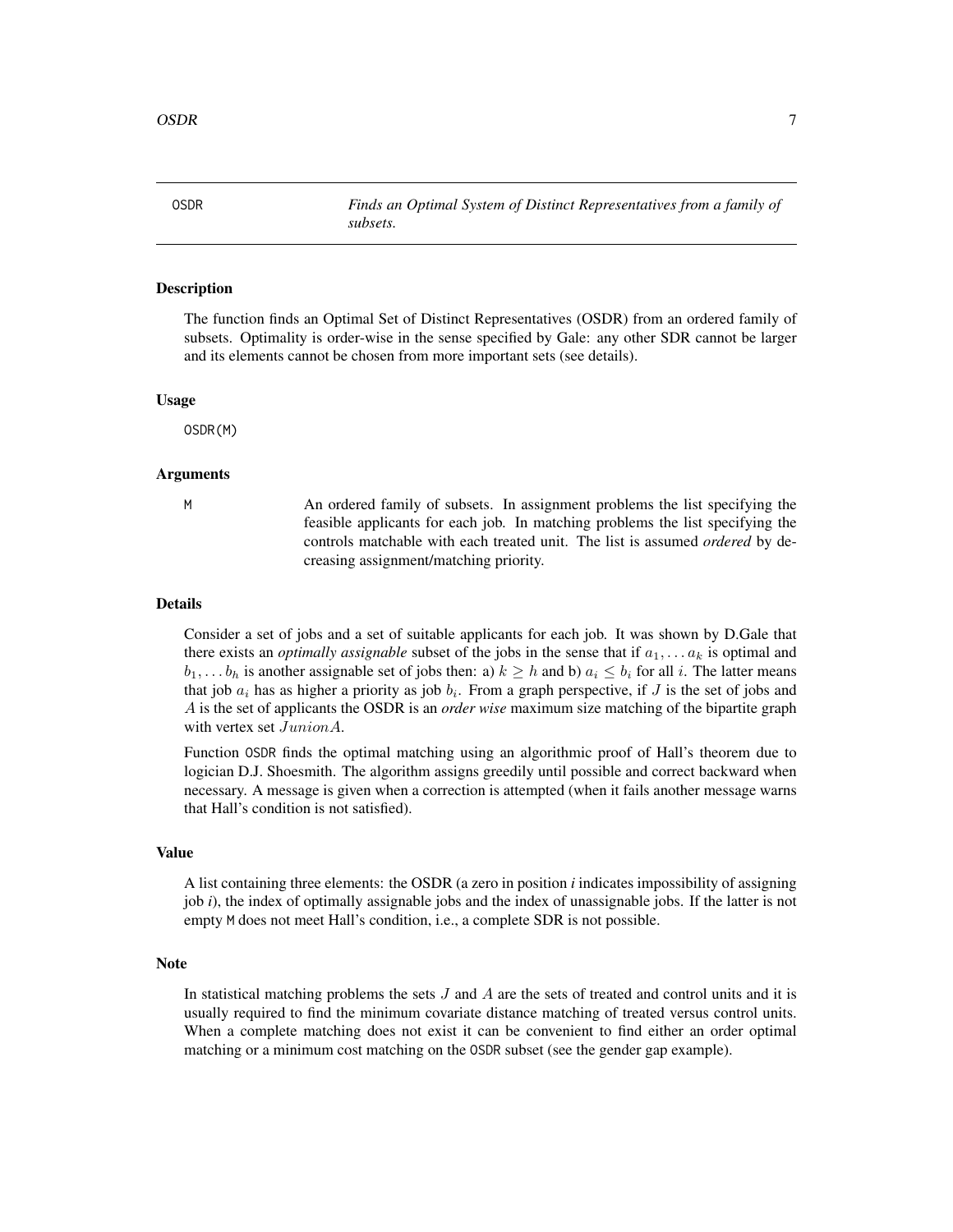#### <span id="page-7-0"></span>Author(s)

Massimo Cannas <massimo.cannas@unica.it>

#### References

Gale, D. (1968) Optimal matching in an ordered set: an application of matroid theory. *Journal of Combinatorial Theory 4: 176-180*.

Anderson, I. (1989) A first course in Combinatorial Mathematics. *Oxford University Press*.

#### See Also

See also [matlist](#page-4-1), [listmat](#page-3-1)

#### Examples

```
### example 1
# M is the list of suitable applicants for five jobs
M1 <- c("A" , "B")
M2 <- c("B" , "C")
M3 < -c("B")M4 <- c("A" , "C")
M5 <- c("B" , "C" , "D")
M <- list(M1 , M2 , M3 , M4 , M5)
OSDR(M)
# $OSDR
# [1] "A" "C" "B" "0" "D"
# $matched
# [1] 1 2 3 5
# $unmatched
# [1] 4
# job 4 unmatched so Hall's condition is not satisfied: it's impossible to fill all the jobs
# note that there are (order-\emph{suboptimal}) assignments of the same length of the optimal:
# eg: 0CBAD , BC0AD
#### example 2: sligthly modified: more than one order optimal matching
M1<-c("A","B","C")
M2<-c("A","C")
M3<-c("B")
M4<-c("A","C")
M5<-c("A","D")
M <-list(M1,M2,M3,M4,M5)
OSDR(M)
# note there are other order optimal matchings: ACB0D or CAB0D
```
<sup>#</sup> note there are also other maximum size matchings (not order optimal):

<sup>#</sup> e.g. 0CBAD or BC0AD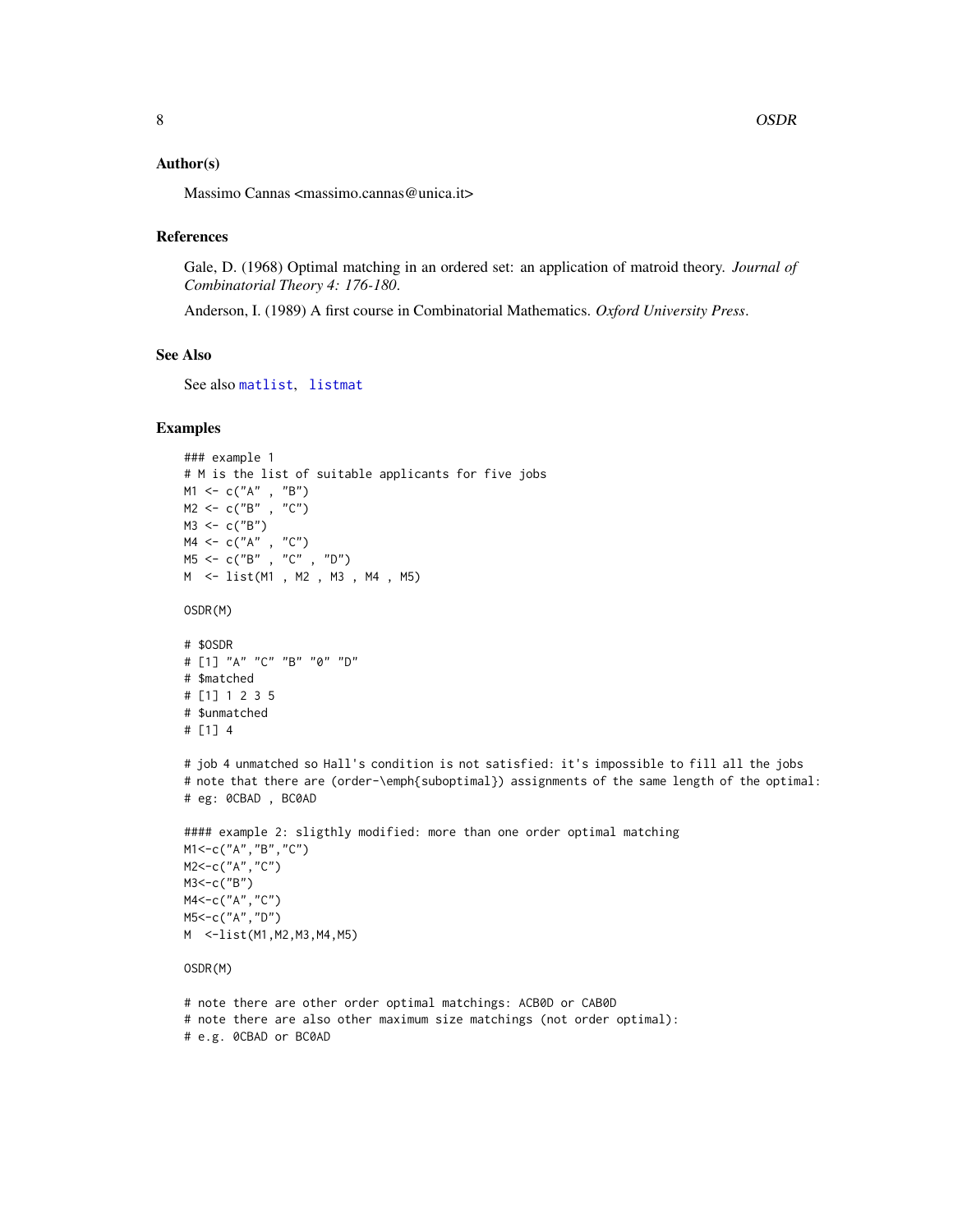#### $OSDR$  9

```
#### Case Study: matching men and women executives
# load executive data
data(exdata)
# descriptives on:
# sex(0=M; 1=F) ;
# position (4=top manager, 3=medium/first line manager, 2 =supervisor);
table(exdata$sex)# there are more women
table(exdata$position,exdata$sex)# and more in apical position
# order by matching priority (high-rank women first)
# see e.g. Lynn and Thompson(1997), J. of Appl. Psych. 82(3))
data <- exdata[order(-exdata$sex,-exdata$position, -exdata$seniority),]
# covariate distance matrix
require(optmatch)
dist <- match_on(sex ~ position+education+year_born+contract+part_fulltime+seniority ,
data=exdata)
# use broad caliper to avoid very bad matches
dist <- caliper(dist,4,values=TRUE)
# minimum distance pair matching (package optmatch)
copt <- pairmatch(dist,data=exdata)
summary(copt)
sum(matched.distances(copt,dist)) # total cost 19
### find osdr
#order dist by priority order (i.e by decreasing position)
dist <- as.matrix(dist)[order(match(rownames(dist),rownames(exdata))),]
mylist <- matlist(dist)
res <- OSDR(mylist)
# index and labels of treated and untreated in OSDR
ord_dist<-as.matrix(dist)[order(match(names(mylist),rownames(exdata))),]
index_t<-res$matching; names_t<-rownames(ord_dist)[index_t]
index_ut<-res$unmatched;names_ut<-rownames(ord_dist)[index_ut]
# compare matched treated: optmatch vs ordmatch
 #matched treated optmatch
   matched(copt)[which(exdata$sex==1)]
 #matched treated ordmatch
   rownames(data)[which(exdata$sex==1)] %in% names_t
 # compare total matching cost: optmatch vs ordmatch
 # case 1: distance matrix is zero infinity: same cost (0)
 # case 2: distance matrix is not zero infinity
 # find minimum cost matching on osdr:
    data2<-exdata[-match(names_ut,rownames(exdata)),]
    dist2<-as.matrix(dist)[-match(names_ut,rownames(dist)),]
    copt2 <- pairmatch(dist2,data=data2)
```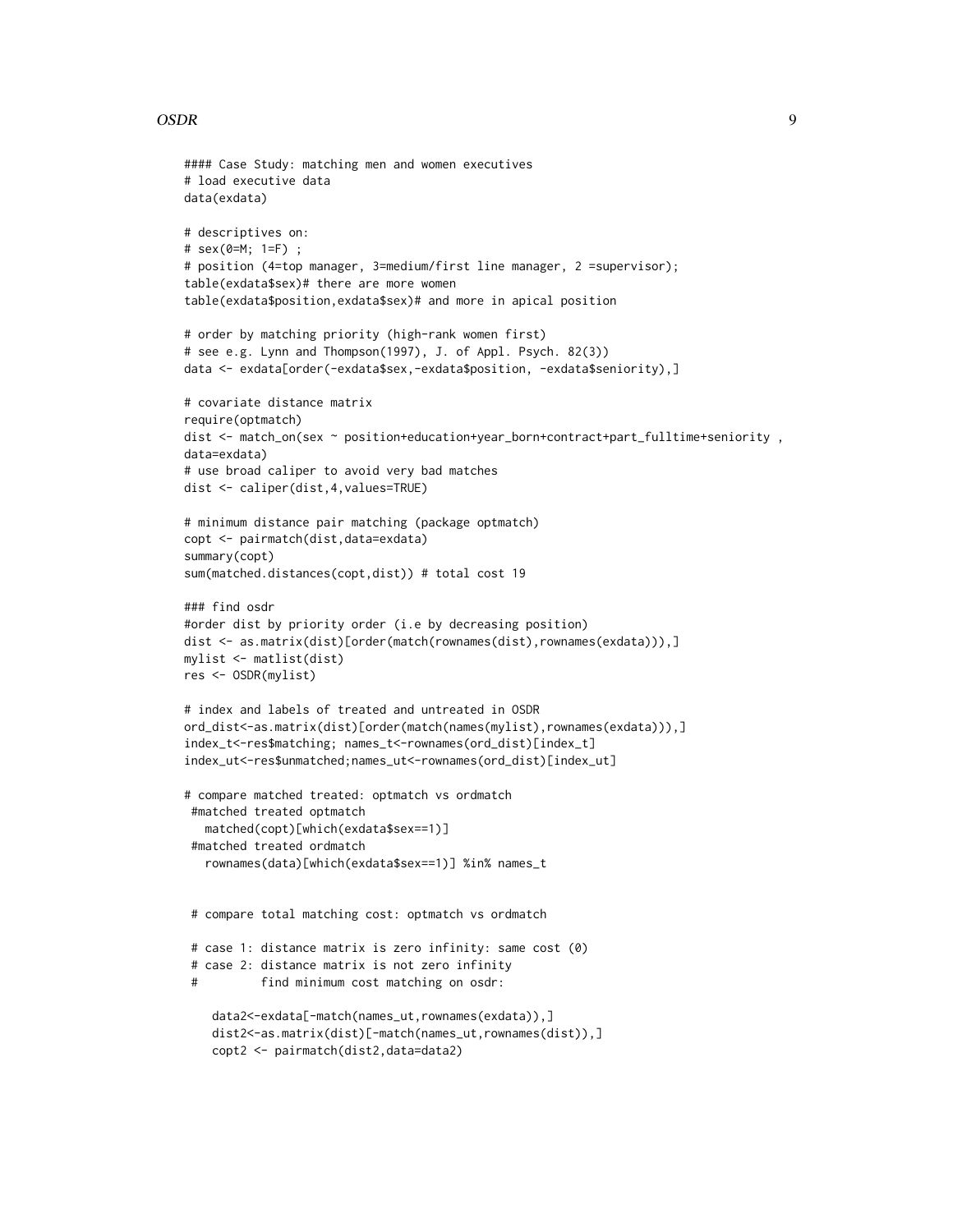10 OSDR

summary(copt2);copt2 sum(matched.distances(copt2,dist2)) # 22 sum(matched.distances(copt,dist)) # 19